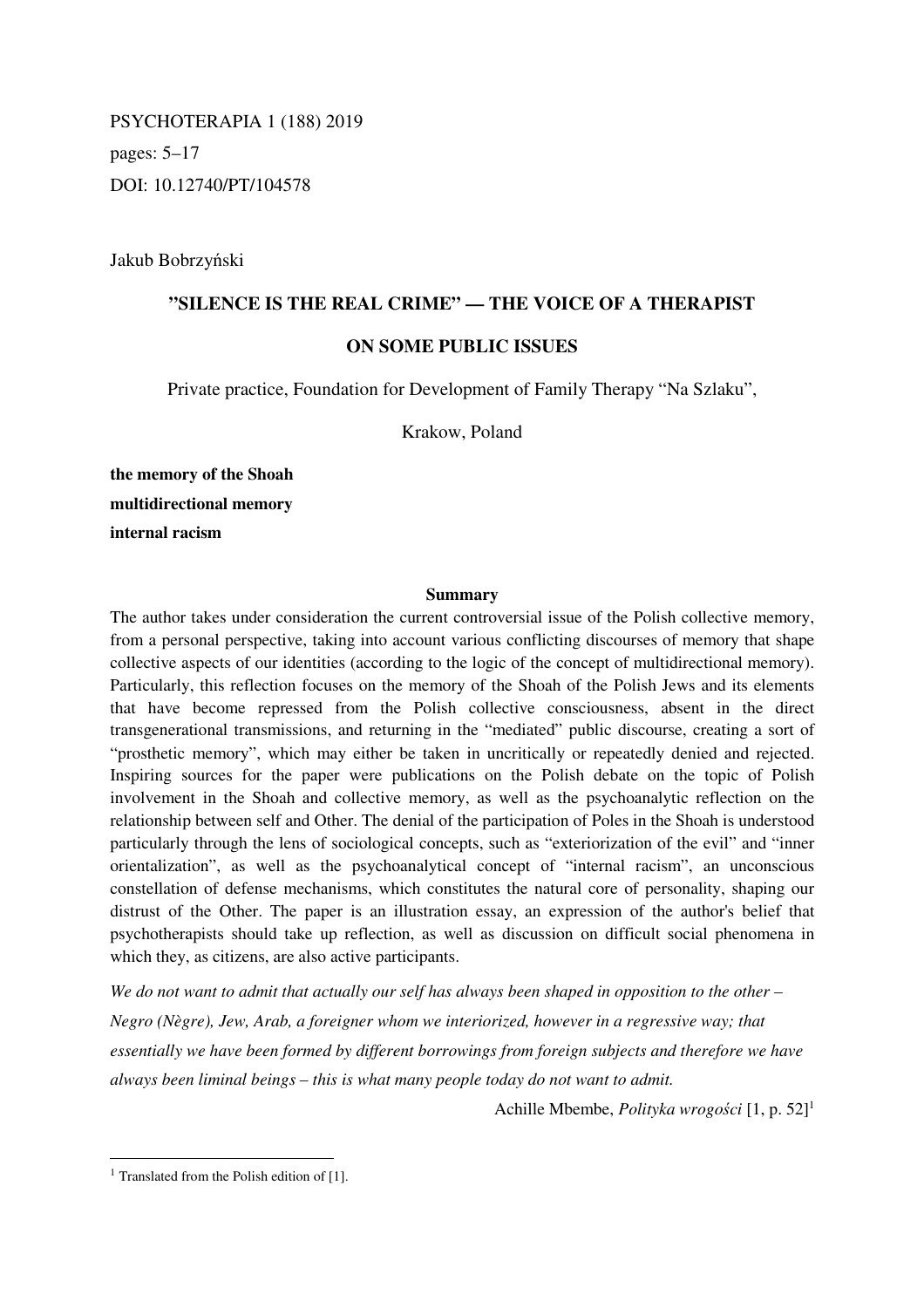### **Introduction**

### **The psychotherapist as a citizen**

The current socio-political situation in Poland confronts us with a difficult necessity of asking ourselves about the limits of our own political engagement. Particularly, it is not easy to speak out on civic issues, when the space of public debate seems to be set in advance, the standpoints becoming more and more polarized; extreme views are those that are most audible. Trying to take voice on any issue, the subject unwittingly becomes situated on one side of the conflict. Therefore, it is not easy to speak one's own voice. Moreover, I am convinced that psychotherapists should not participate in public political debates; neutrality is an essential element of therapeutic attitude, without which spontaneous communication between therapist and patient in the consulting room would be restricted. Particularly, public statements of therapists as a professional group may be construed in an ambiguous way. Such declarations are inevitably entangled in complex historical connotations associated with medical discourse, which can be considered – after Foucault [3] – an example of a language of "positive science", claiming the right to define what is objectively true, which exposes such declarations to objections against this sort of "social didactics" [4]. On the other hand, as Hanna Segal argued in 1987 in the paper *Silence is the real crime* [5], in certain situations remaining silent in the name of neutrality may become for us a shield of denial. According to the author, psychoanalysts, who – just like other ordinary human beings, experience destructive and self-destructive instincts, should not turn away from reality and try to understand the surrounding difficult reality, inspired by psychoanalytic insights.

It seems that the way out of this dilemma may be taking up one's voice from a personal position, not ignoring the fact that a statement on social issues always involves taking a political stance, at least in the sense that behind our words always lie our own assumptions concerning the shape of our political community. My opinion about the necessity of taking one's voice on current social issues is enforced by arguments of Hannah Arendt [6], who analyzed the concept of freedom in the sense given to it by ancient political culture, according to which real freedom can be realized only in the public sphere. Such public space can be conceived as an external arena of our spontaneous action, in contrast to the internal space, in which freedom has been confined by the modern Western thought. Modern understanding of freedom as a sign of individual will elicits reactions – *e.g*. along the liberal way of thinking – to defend individual freedom against claims of the community.

However, Arendt refers to a sort of freedom that results in co-creating the political community. A similar thought inspired Jürgen Habermas who wrote about participatory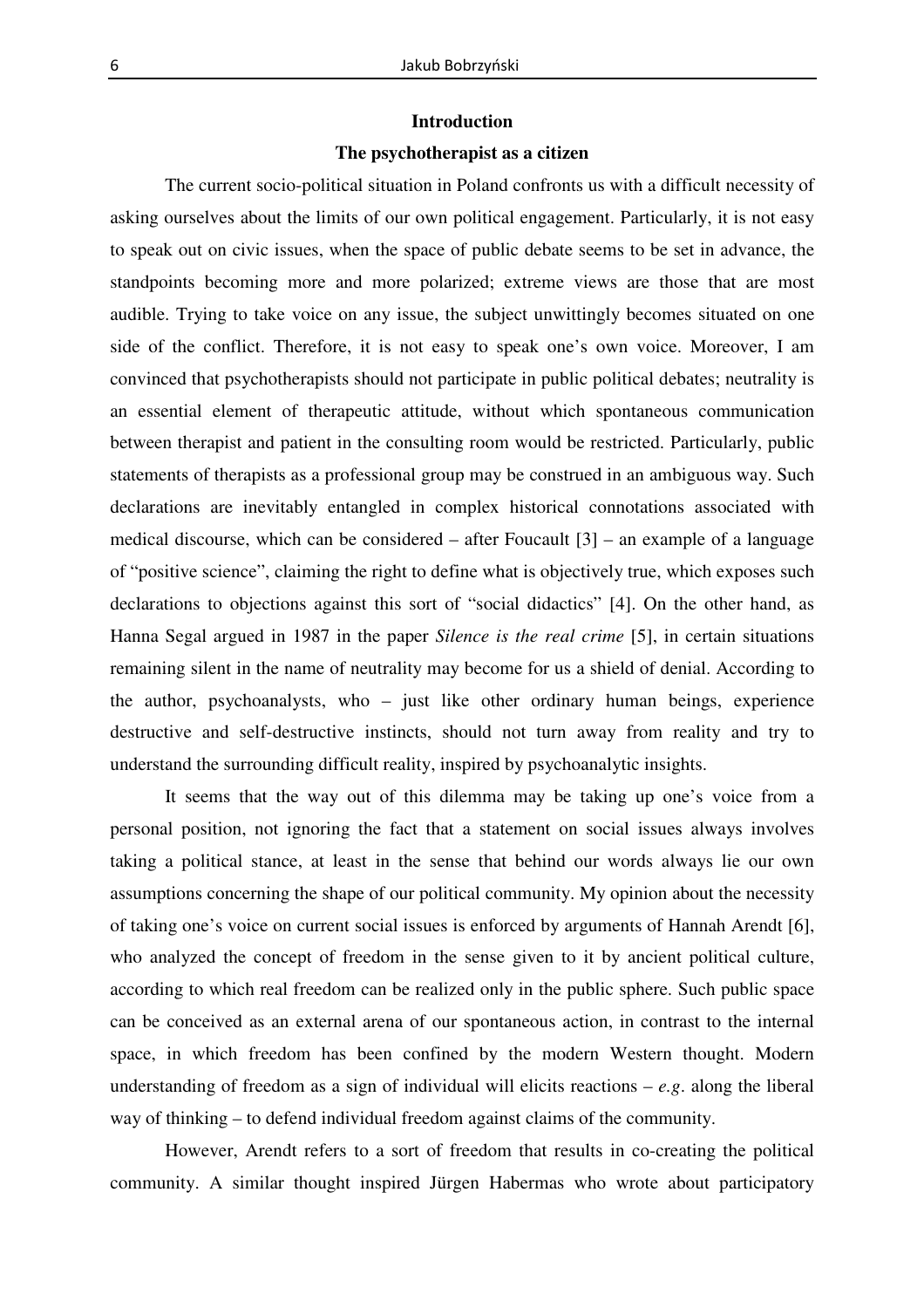(deliberative) democracy, in which the key, constitutive element is participation in public debate [7].

## **Polish "obsession of innocence"**

In this paper, I would like to reflect particularly on Polish collective memory, from the perspective of both observer and participant. The direct impulse to write this paper was introducing by the Polish government the amending of the Act on the Institute of National Remembrance (Commission for the Prosecution of Crimes against the Polish Nation) in January 2018. The essential regulations of this law concerned "protection of the reputation of the Republic of Poland and the Polish Nation" [8]. Its implementation entailed penalizing, with a fine or deprivation of liberty, those who publicly attribute to the Polish Nation responsibility or co-responsibility for crimes committed during World War II [8, art.  $55a$ ]<sup>2</sup>. Half a year later – under international political pressure – the most controversial regulations of this bill have been removed. Nevertheless, it is difficult to consider this attempt to censor spontaneous discussion about our past as merely incidental. It is equally difficult to assume that the tendency in our society, exemplified by this attempt, disappeared along with the withdrawal of this controversial law. At the same time, the attempted denial of passive or active involvement of Poles in crimes committed against ethnic minorities during World War II, raised questions about our so-called "settlement with the past", as well as reawakened the so-called Polish "obsession of innocence."

What seemed particularly striking during the debate on the Act – apart from openly antisemitic statements – was that public criticisms were primarily associated with the legislation's harmful effect on Poland's image abroad. Not that the image does not matter, however, it does not seem to be the core of the issue. Far more disturbing is the shrinking of space for different points of view on our individual as well as our common past.

From the perspective of a psychotherapist, relationship with one's past is particularly significant, constituting an essential part of everyday therapeutic work. The question of collective memory obviously has its personal dimension, since we are talking about "our" past. The memory of one's (collective) past in the view of individual psychology is significant in the process of identity development and repressed elements of this memory may contribute to disturbing this process. I conceive the concept of identity not in a static sense, but rather as

l

<sup>&</sup>lt;sup>2</sup> With exclusion of those who commit the act within the framework of artistic or scientific activity [8, Art. 55a, ust. 3].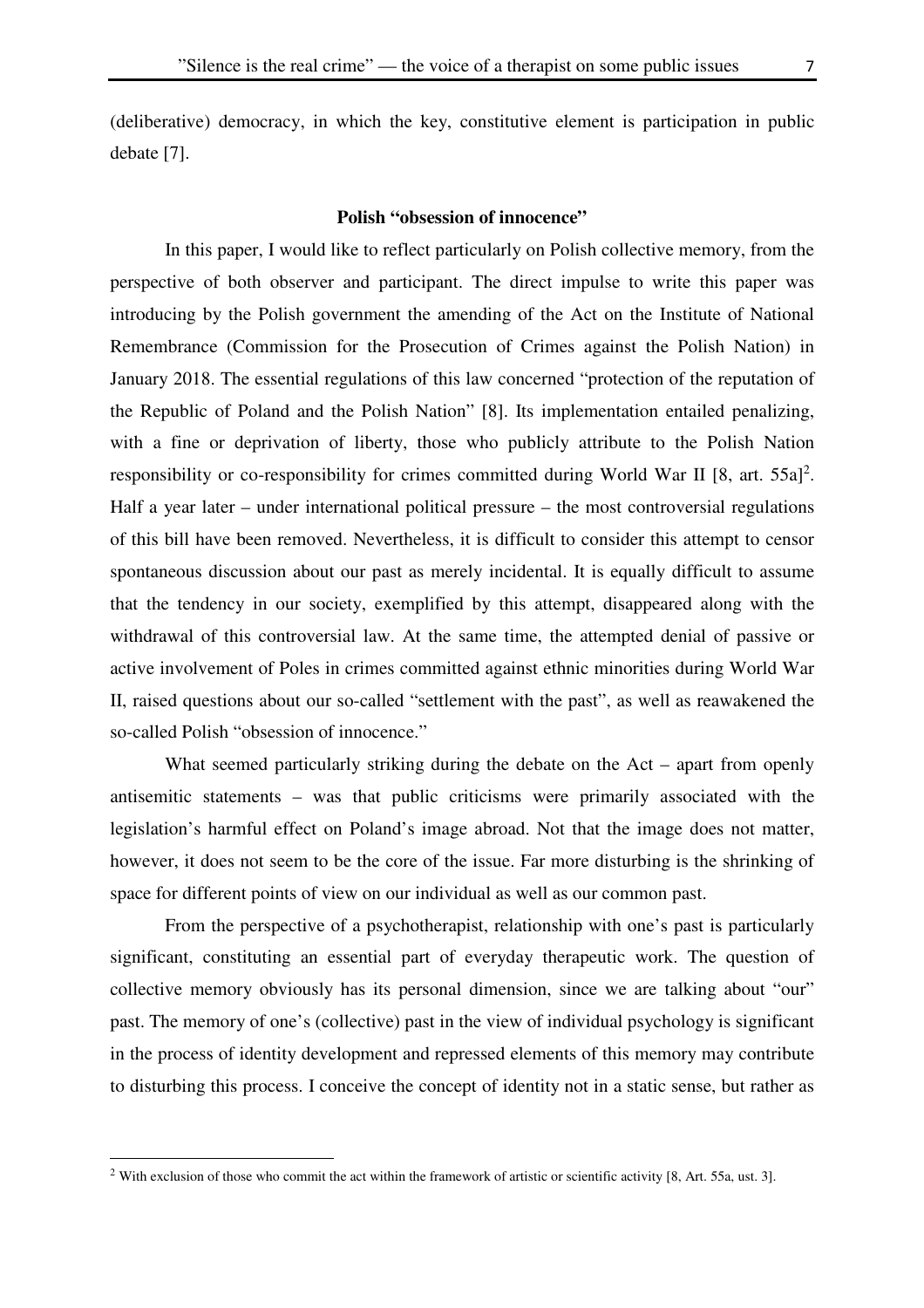a constant multidimensional process, with ongoing renegotiating, not only of its individual but also collective aspects.

Before I turn to considerations on collective identity, I would like to emphasize that for me the social and historical facts, such as widespread antisemitism in Poland, as well as involvement of Poles in the extermination of Polish Jews, are beyond doubt, particularly as far as the so-called "outskirts of extermination" are concerned, *i.e.* confrontations between the threatened Jewish population and local Polish community (both in the countryside, and in the cities) during World War  $II^3$ .

The course of public debate on these events, focusing primarily around publications of Jan Tomasz Gross, has been analyzed by Paweł Dobrosielski in the book *Controversies around Gross. Polish problems with memory of the Jews* [4], where the author indicates different discursive strategies intended for invalidating the charges against Poles for their involvement in extermination of Polish Jews. One of these strategies – apart from many others aimed personally at Gross himself – is the so-called "exteriorization of evil", *i.e.* putting the blame on particular persons, to whom dehumanizing labels are attributed. Such practice, also called by Dobrosielski the "inner social orientalization", is based on the assumption that "committing a crime excludes the perpetrator beyond the margin", and therefore "any crime may be invalidated by such an excluding rhetoric gesture", which allows at the same to "maintain the coherence and innocence of a particular collective body" [4, p.  $92$ <sup>4</sup>. It does not refer only to Poles as an ethnic group, but also to particular social groups among Poles, such as intelligentsia or city dwellers, who eagerly shifted the blame away from themselves onto countrymen (in this context, the bad fame of Jedwabne may be construed as scapegoating, as the following statement indicates: "the countryside was Jedwabne, the city was Żegota<sup>35</sup> [9]). As Joanna Tokarska-Bakir argued in 2011, "peasants are regarded as bogeymen in the Polish modern history", despite the fact that "the so-called peasant viewpoint was rarely an invention of peasants themselves, particularly in the parts associated with what could be done to the Jews. Without the permission of the upper classes – clergy, landed gentry, teachers, and bureaucracy elites – peasants, as a subordinated group, 'would not lean out' against the Jews" [9].

l

<sup>&</sup>lt;sup>3</sup> These facts have been widely researched, particularly by historians of the Polish Center for Holocaust Research at the Institute of Philosophy and Sociology of the Polish Academy of Sciences.

<sup>4</sup> Translated from the Polish edition.

<sup>5</sup> Żegota – an underground Polish resistance organization that between 1942 and 1945 aided Jews threatened by the Nazis in German-occupied Poland.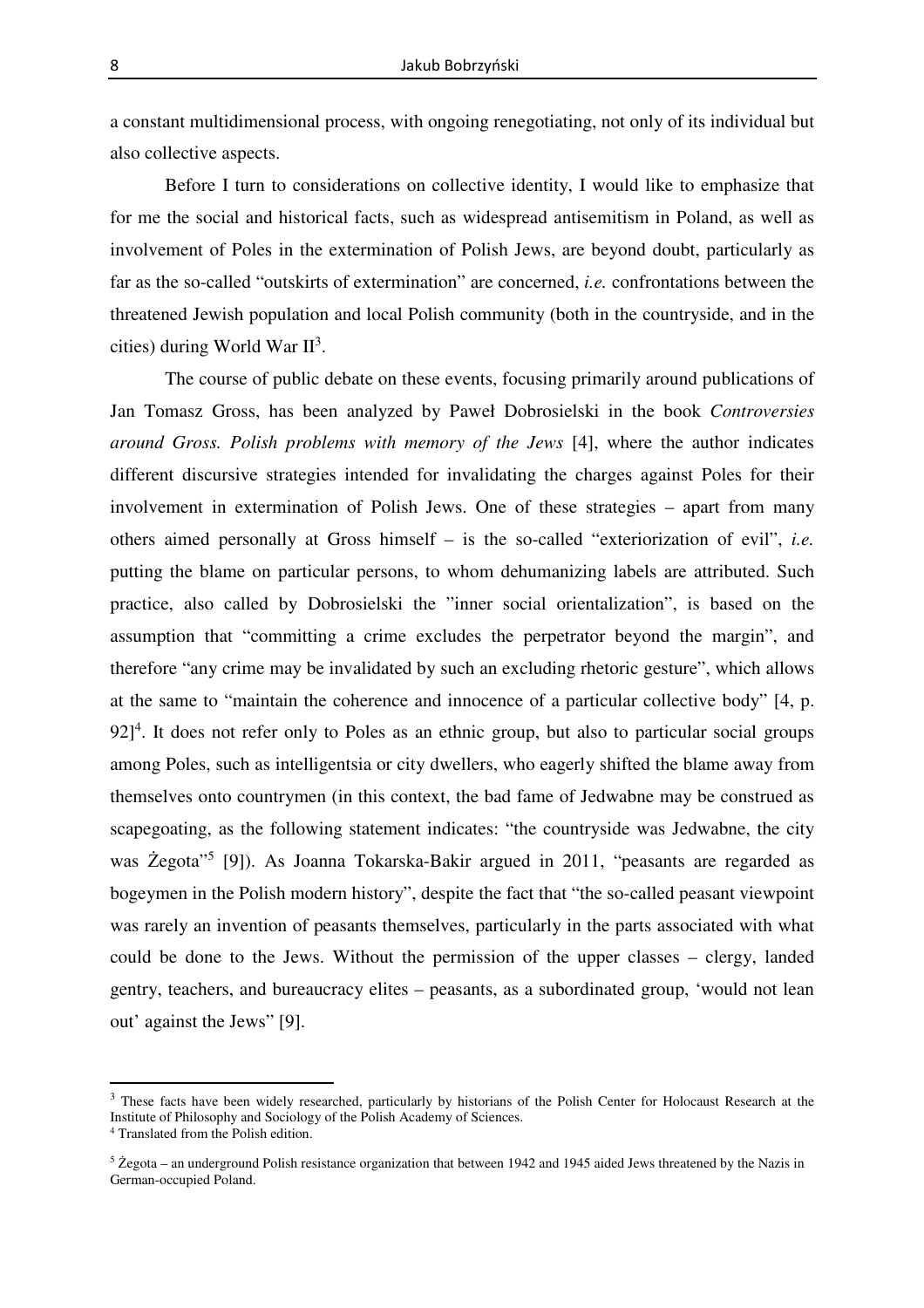#### **Individual memory of Polish Jews**

The aforementioned phenomena, in their social dimension, have been researched not only by historians but also by sociologists and anthropologists [cf. 4, 10–12].

The topic that I would like to elaborate on is the question of why the memory of Polish Jews and the memory of the Shoah have been repressed from the Polish social and individual awareness. It seems that the memory of Jews in Poland has a particular character because its essential elements are absent in direct transgenerational transmissions, which – returning in mediated public discourse – become attached, creating a sort of "prosthesis of memory" [13], which cannot be weaved naturally in the narrative that shapes our identity. According to Alison Lansdberg [13], media such as movies, allow for more personal access to the memory of events that we did not experience ourselves. As Dobrosielski points out, there is, however, a risk that such a prosthesis of memory may be either uncritically accepted as one's own, or rejected in passionate denial.

To avoid the risk of generalizing, I would like to give an example of my own work of memory associated with the history of Polish Jews. My personal memory of the Polish past has been mediated by my grandfather, who died when I was 10 years old. Before he passed away, I had a close, emotional bond with him and I still have memories of his narratives of pre-war times, in which he often talked about Jews. His attitude could be labelled as philosemitic: he granted Jewish people with a particular kind of admiration and respect; there was also a lot of humour in his narratives. Only after many years did I realize that there was a significant void in his stories, similar to the void in the Polish cities and towns after the exterminated Polish Jews. I do not remember whether my grandfather ever mentioned what happened to them (or maybe I was not mature enough at that time to ask about it?) Of course, one can wonder at what age a child can listen to stories about the Holocaust, how should we talk about it? I am confronted with a similar dilemma in my conversations with my own children. I do not think, however, that the issue was only my young age at that time because in the direct memory of my mother there is also a similar void on this topic. I once asked her whether she ever had talked to her father, my grandfather, about what had happened to the Jews in Radom, the town where she has grown up, and she answered to me with surprise that "there were never any Jews in Radom", she never talked to her father about it, since she "was a girl; one would not talk about it…" The history of Jews in Radom is not inaccessible at present, it is not even difficult to reach, since it is enough to click on a website like *Wikipedia* [14] to find out that Jews made up one third of the pre-war population in Radom; during the war, between the spring of 1941 and summer 1944 there was a ghetto, in which a few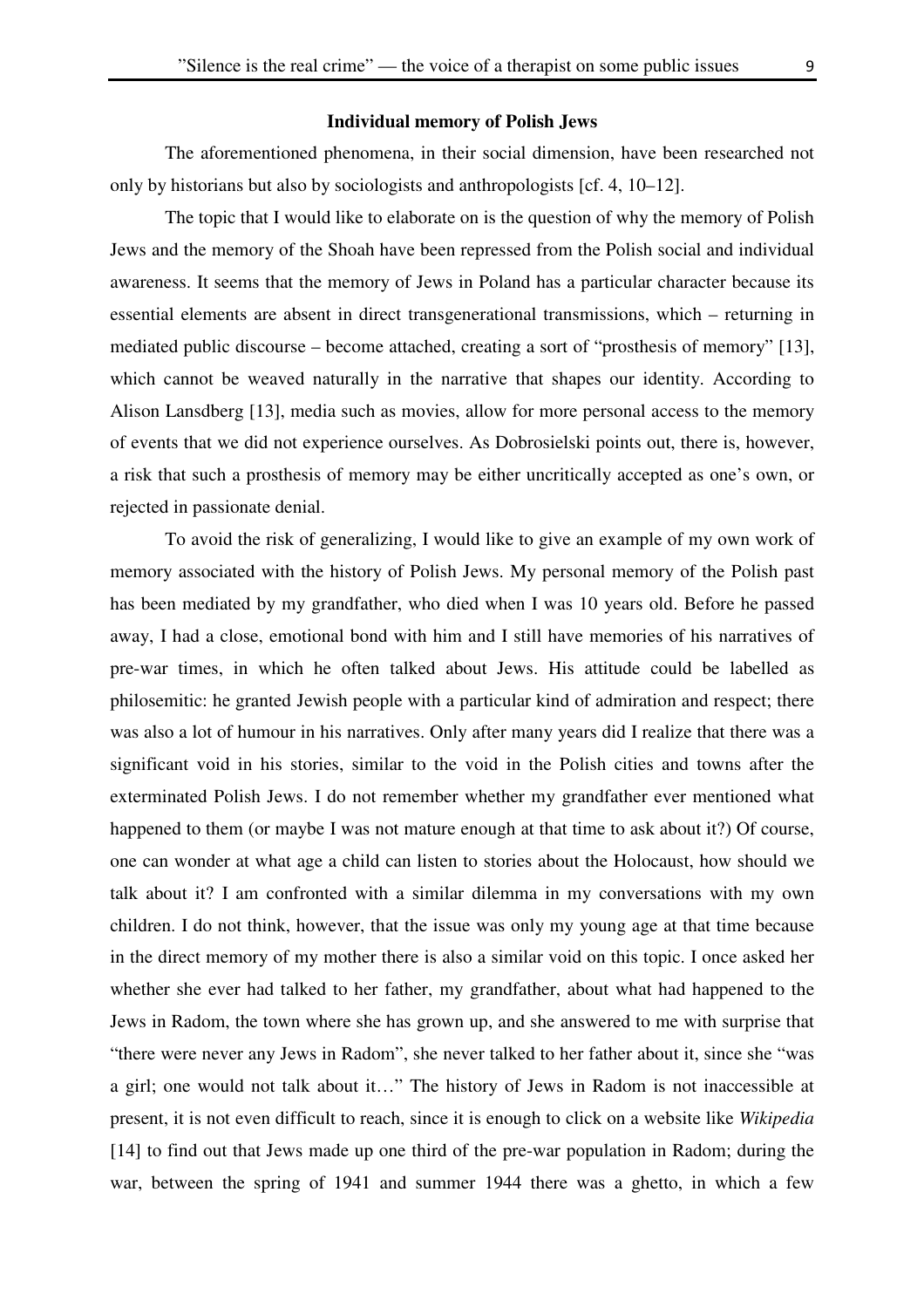thousand Jews died and then almost 30 thousand were transported to Treblinka<sup>6</sup>. My mother was less than 3 years old at that time. All those terrible events took place in the walking distance of about 10 minutes from her home…

I am revealing this personal family story to illustrate, to what extent regaining memory of our collective past may encounter different sorts of difficulties, associated with reviving memories or talking about issues, which our close relatives do not want to remember, let alone speak about. I mention this story also because I think that the process of regaining memory of those events is a personal challenge and it can have a different meaning for everyone. What seems puzzling to me is, on one hand, the necessity of those who survived the war to repress, erase from their memory the facts that are difficult to accept, and on the other hand, the phenomenon which can be named lack of curiosity, the need to not-know rather than reach for the truth, by the second generation of survivors, those who (like my parents) were children during the war.

## **Feelings of guilt and shame of those who survived**

I would like to stop for a while and concentrate on the word "survive", because it arouses emotions, particularly: guilt and shame. One's own "survival" and the simultaneous erasure of victims of the Shoah from memory may in this context be interpreted as a passive acknowledgement of the facts of violence. If I may again refer to my personal perspective, throughout all my adolescence I felt primarily guilt and shame with reference to the "Jewish question", despite the fact that at school I was taught the heroic-suffering version of the history of the Polish nation during the Second World War. In this official version of history, there was no place for the complex truth about the fate of Poles and Jews during the war, not to mention the truth about Polish antisemitism – not only private but also public – in the interwar period or in the postwar years<sup>7</sup>. During my adolescence, my feelings of guilt and shame did not arise as a result of some particular knowledge of these issues, absent in discussions at school, as well as in the public, but rather they were triggered by my confrontation on an everyday basis with manifestations of Polish antisemitism $\delta$ , which in the face of the facts of the Holocaust seemed as particularly shameful to me.

<sup>6</sup> These facts have of course been subject of reliable historical studies, which are quoted in the *Wikipedia* entry (cf. [15]).

<sup>&</sup>lt;sup>7</sup> I am referring to what a student of primary school or high school during the 90ties could learn about these facts.

<sup>&</sup>lt;sup>8</sup> I mean here a phenomenon, analogical to the one described by A. Mbembe with reference to minorities, that he labels as "nanoracism", which expresses itself "in seemingly anodyne everyday gestures, often apropos of nothing, apparently unconscious remarks, a little banter, some allusion or insinuation, a slip of the tongue, a joke, an innuendo, but also, it must be added, consciously spiteful remarks, like a malicious intention, a deliberate dig or jab, a profound desire to stigmatize and, in particular, to inflict violence, to wound and humiliate, to degrade those not considered to be one of us […]" [2, p. 31]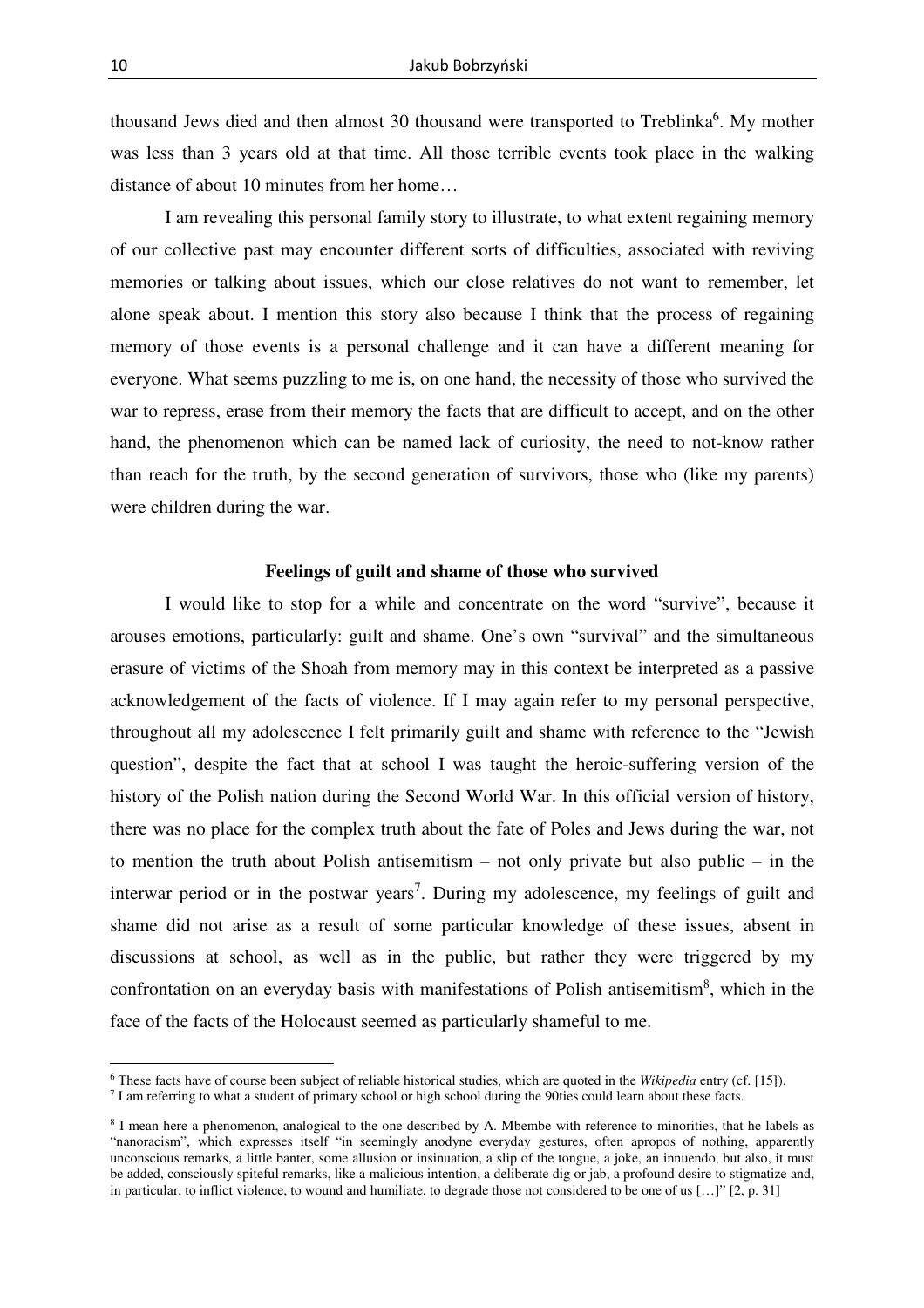Speaking of collective guilt, it is worth introducing distinctions, following Karl Jaspers [16], who in 1945, with reference to the issue of the Germans' collective guilt, stressed that one cannot judge a nation as a group, since there are different kinds of guilt, which should be clearly separated: criminal, political, moral and metaphysical guilt. I am convinced that Poles participate in different ways in all these types of guilt. Criminal guilt applies to perpetrators themselves, moral guilt – to those who were passive witnesses of the crimes. Political guilt can be a result of our refusal to exercise our political freedom, which may lead to opportunism or passive acknowledgement of what is going on around us. In this context it is worth stressing – after Jaspers – that "feeling responsible marks the beginning of an inner transformation calculated for realizing political freedom" [16, p. 87].

However, my doubts are raised over Jaspers' concept of metaphysical guilt. The philosopher prompts us to refer to an abstract idea of humanity in order to find in ourselves feelings of guilt for the actions of other people. Having grasped this abstract idea – with its sources in ancient philosophy – should lead to an acknowledgment resulting in the feeling of guilt and co-responsibility for the evil inflicted by other human beings. It is difficult to judge Karl Jaspers for his attempt made in 1945 to save the European (not only German) culture and reconstruct its continuity by referring to its humanistic tradition. However, guilt and shame seem to me to be more direct feelings, not resulting from any intellectual activity or theorizing about the meaning of humanity. Those feelings are rather an expression of inner (not always conscious) doubts, such as the following: "since my ancestors were passive in the face of crimes committed on their neighbours, even if it resulted from natural human fear, does this mean that I would act the same way, if I were in their place?"; "would I have the courage to speak out and protest, hearing my compatriots expressing contentment that 'the Germans are finally making order with the Jews'"?

When I was in primary school, I very often heard ("nanoracist"<sup>9</sup>) allusions to Jews or antisemitic jokes among my peers, which I could not laugh at, but I could not protest either, because it was such a common practice that my reaction would seem strange. I am convinced that my feelings of shame and guilt at that time resulted from recognizing in myself the passive and conformistic withdrawal, rather than from some metaphysical reflection $10$ .

<sup>&</sup>lt;sup>9</sup> See previous footnote.

<sup>&</sup>lt;sup>10</sup> It is worth to add here that among the publications of Polish psychotherapists, very few refer directly to the problem of Polish antisemitism, apart from a few passing mentions. For example, Maria Orwid considering the causes of a longtime silence of survivors of the Holocaust, referred to the fact that Poles of Jewish origin had been forced to hide their true identity during communist times in Poland because of strong signs of the governmental and private antisemitism [cf. 17, 18]. More about Polish antisemitism and about how difficult it is to speak about it, cf. biographical interview with prof. Maria Orwid (by K. Zimmerer and K. Szwajca) [19].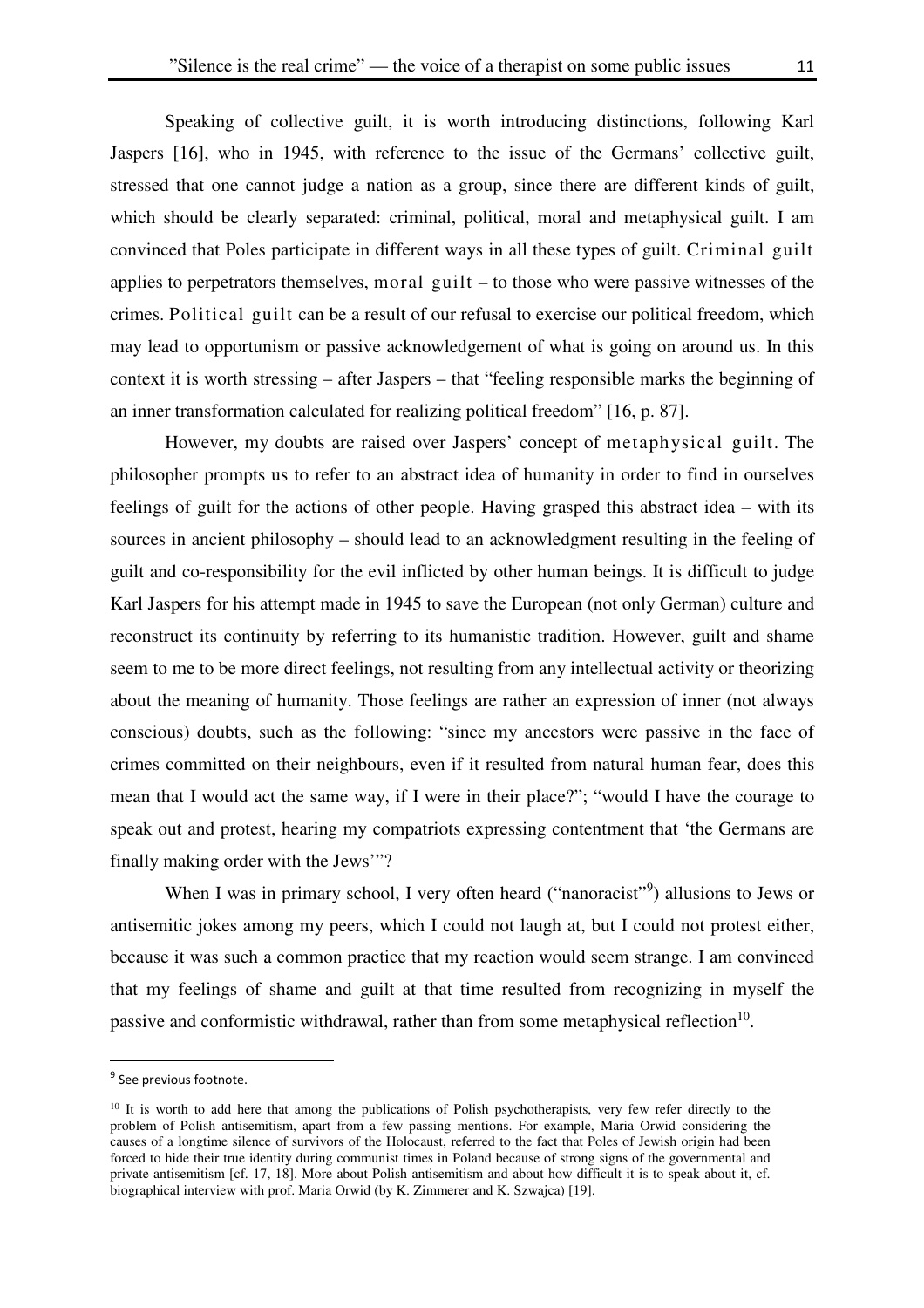## Antisemitism as "internal racism" – social and individual perspective

I would like to suspend for a while the moral perspective and return to the issue of collective memory, in the context of relationships between Poles and Jews, as well as to the issue of identity and relationship with the Other, from a psychoanalytic perspective that takes into account particularly the unconscious processes. In psychoanalytic literature in recent years, there has been an increasing interest in the significance of not only gaining knowledge about oneself in the analytic process but also of the necessity to recognize the existence of the Other, a challenge for our natural tendency to familiarize otherness [20]. In the analytic process, both the patient is confronted with the otherness of the analyst, and the analyst is confronted with the otherness of the patient. The otherness of the other person is associated with acknowledging the fact that we cannot understand everything, something that seemed familiar at first sight, turns out to be unfamiliar and foreign. In the process of a child's social development, which starts in early childhood, getting to know oneself and recognizing otherness of the Other, are interconnected processes. The development of identity is possible only when we meet someone different from us. As mentioned earlier, I conceive identity as a set of conscious and unconscious beliefs and phantasies on oneself, which is not a static construct, but rather a dynamic process. How dynamically identity can develop, depends on the possibilities of meeting the Other during one's development.

From this perspective, the issue of the attitude towards Jews has a much more fundamental meaning for Poles than it seemed to me before. It is not only a question of our settlement with the Polish collective past. A Jew in the awareness of Poles is someone special, a "paradigmatic Other" [4], symbolizing our inner strivings with our own collective identity. Such a reflection comes to mind particularly in the face of the widespread, still very vivid antisemitism, despite the factual absence of unassimilated Jews in the Polish society.

From the psychological perspective, the absence of the Other may disturb the process of identity development, resulting, for example, in grandiose beliefs about oneself and one's own group. On the societal level, this has its expression in the nationalistic ideology, in which the conviction about the superiority of one's own national group over other groups is essential. It seems that the deepening of social divisions that we are experiencing in today's Poland, may be construed as a sign of an unconscious need to constitute an Other-stranger, a safe target for hostile projections. In a natural way – as a society – we create our own minorities, our own strangers, those with a different worldview, who by their sheer existence help us to define our own group identity.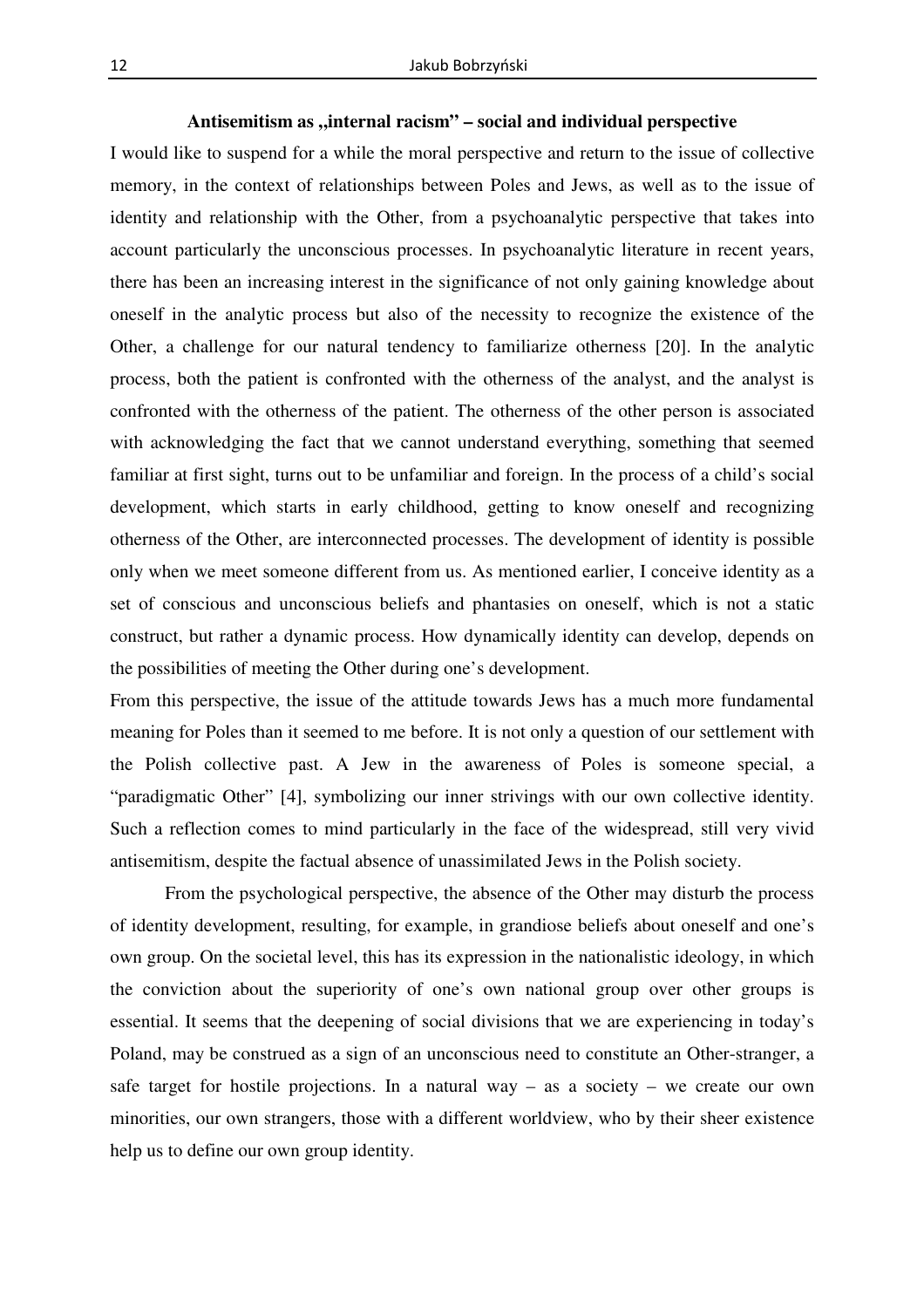It is worth pausing for a while to take a wider look at the growing nationalism as an element of a broader social process in Europe today. Achille Mbembe [1], from a distance resulting from his experience of growing up in a postcolonial country<sup>11</sup>, writes about Western democracy without any sentiments: "The current epoch is marked by the triumph of mass morality. Contemporary psychic regimes have brought to a maximum level of exacerbation the exaltation of affectivity and, paradoxically, within an age of digital telecommunications, the desire for mythology, a thirst for mysteries" [1, p. 27]. And further: "Having only relatively recently counted on dividing humanity into masters and slaves, liberal democracies today still depend for their survival on defining a sphere of common belonging against a sphere of others [...]. [W]ithout enemies, they struggle to keep themselves going alone. Whether such enemies really exist matters little. It suffices to create them, find them, unmask them, and bring them out into the open. Still, this endeavour became increasingly onerous when one began to believe that the fiercest and most intrepid enemies had lodged themselves in the deepest pores of the nation, forming a kind of cyst that would destroy the nation's most fertile promises from within…" [1, p. 28]. This is a disturbingly accurate description of our current reality. Moreover, it assumes that what we call today a "crisis of democracy" is not a mere momentary collapse of a previously well-functioning system, but rather it seems that a visible inclination to violence and objectifying others had always been present before, either hidden or displaced to other territories<sup>12</sup>. From this follows, far from optimistic, a diagnosis of the contemporary reality: "Our epoch seems to have finally discovered its truth […] it can finally allow itself to proceed naked, free of all inhibition […]. The great repression (which never really happened) is, therefore, followed by a great release. […] We should fear a violent return to an era in which racism did not yet belong to only the 'shameful parts' of society" [1, p. 30].

Returning to the individual perspective, in the psychoanalytic view, the process of constituting an Other takes place from the earliest stages of life [24]. An infant being initially in an inseparable bond with the mother perceives a third one – usually the father – as an alien, whose role it is to contain hostile projections. Such a constellation fulfills an important developmental task because what is indispensable on this stage is a safe environment, without

<sup>11</sup>Born in Kamerun, he did his PhD at the Sorbonne, in Paris, and currently he is a Research Professor at the University of the Witwatersrand, in Johannesburg, RSA, as well as Visiting Professor at Harvard University, USA.

 $12$ This argument of Mbembe refers directly to countries with colonial past. Democracy of "equals" in these countries developed with a simultaneous (and also thanks to) exploitation of people of the occupied territories. Violence still existed, however, displaced away from the sight of citizens of the occupying countries. In case of Poland it was different: during the 19<sup>th</sup> and the 20<sup>th</sup> centuries both exploiting others and being exploited by others took place in the process of emanation into a democratic society; therefore, this process took a different course [cf. 21-23].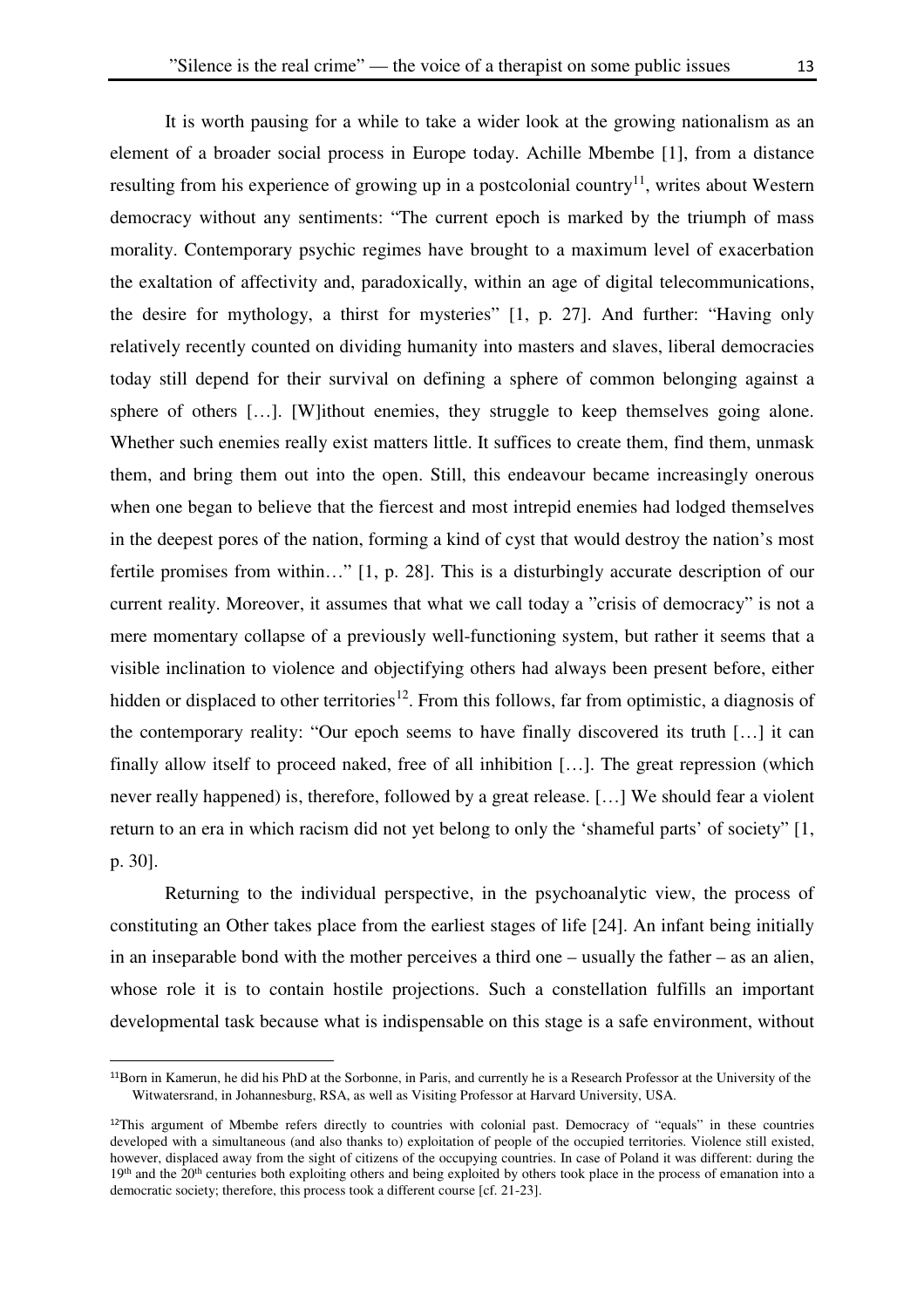hostility and persecutive fears. With time, as the child grows, the father is gradually becoming acquainted. Beyond the mother-child dyad, the closest family starts to play the role of a safe environment, the hostility is being now projected outside the family circle, until the child starts gradually familiarizing the extrafamilial environment, where he or she learns to develop safe bonds that create the basis for the collective element in their identity. However, as Fakhry Davids [24] points out, this psychotic core composed of hostile and persecutive feelings remains our constant personality equipment; we never get rid of it. In case of more or less normal development, hostility is directed outside the familiar group, towards "others". These feelings may have an unconscious and egodystonic character. In this way, Fakhry Davids formulates his conception of "internal racism", a normal disposition of everyone, in contrast with racism as an element of a pathological defensive structure of personality.

What is at issue here is therefore not racism as a – consistent with one's identity – pathological hatred towards others, but racism as an egodystonic constellation of defensive mechanisms that contribute to feelings of distance, initial distrust, or unconscious hostility toward individuals from different ethnic groups. Such core unconscious constellation – as the author's case studies illustrate – may also be found in individuals with liberal views, contributing to so-called systemic racism, *i.e*. institutional solutions which discriminate persons from minority groups. The hidden unconscious racism in multicultural environments may stand behind attempts to do something about racial injustice once forever, however, those attempts usually turn out to be ineffective. According to Davids, this proves that people at such institutions are dealing with a set of conflicting feelings with which we all have to struggle constantly [24].

In this context, we may see from a different perspective what happens when our politicians disinform the society, showing in a negative light the refugees from distant cultures and pointing at problems that they allegedly cause in multicultural societies. Taking into account internal racism as a constellation of defensive mechanisms that we are not eager to be confronted with, we may be unconsciously supportive of such objections. The only remedy that can help overcome internal racism is authentic curiosity of other people and other cultures, as well as awareness of the fact that our identity may develop only in contact with the Other, despite widespread tendencies for uniformization of our national identity.

Returning to the moral aspects of Polish-Jewish relationships in the past, if we consider the construct of internal racism, it may also be easier to realize the effort of mutual reconciliation and forgiveness. If internal racism is a natural element of our personality, any singular acts of reconciliation between conflicted parties – even though they are important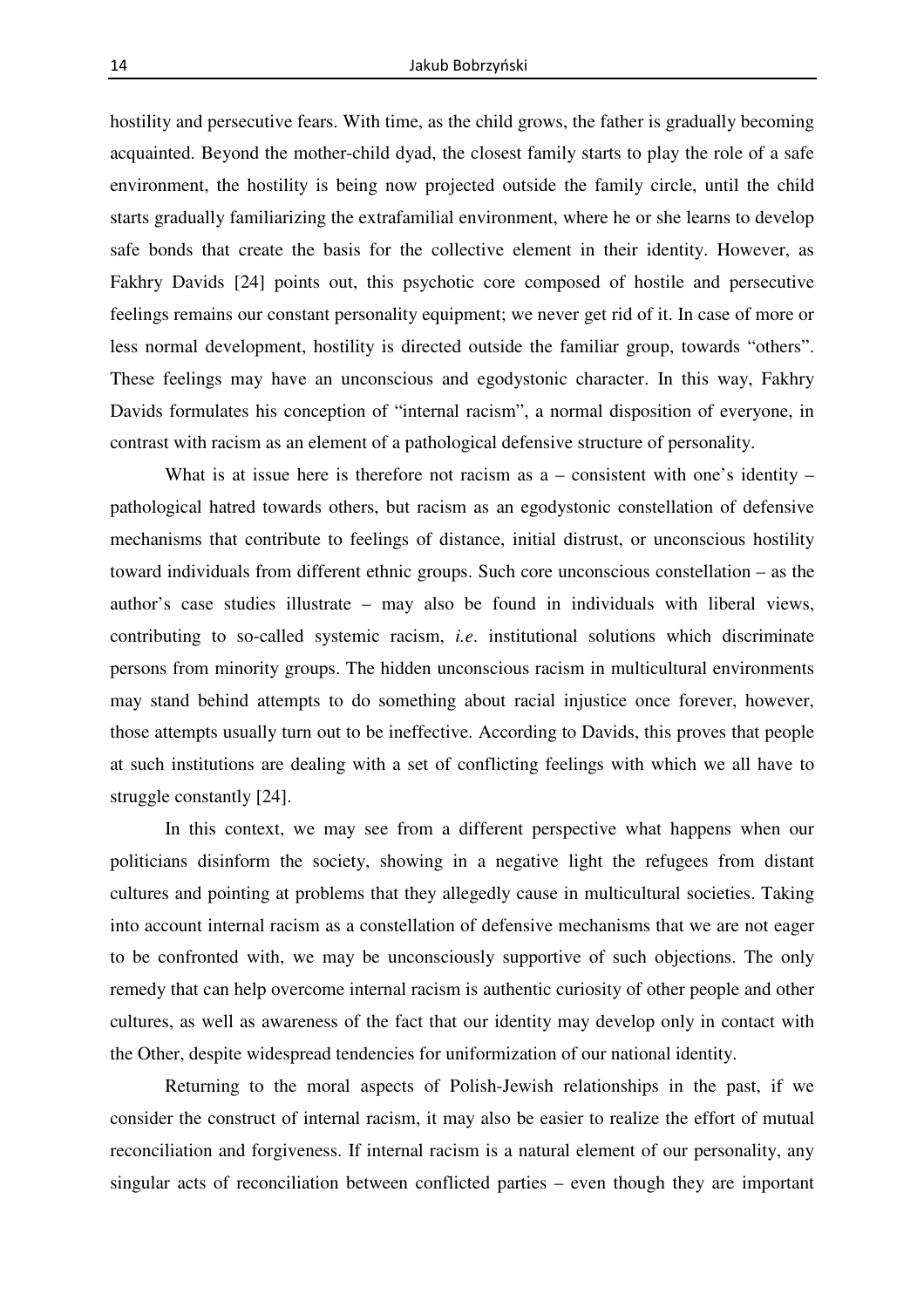gestures for both communities – on the long run may turn out to be futile. It seems that such acts on behalf of the whole society cannot by definition have the expected effect. An act of reconciliation – if it is an authentic experience – can bring real change only to those who are personally involved in it. Confessing guilt by one side and forgiveness by the other will not eliminate the differences; on the contrary, it should involve acknowledgment of these differences. Moreover, confession of guilt does not have to result in forgiveness. The fact that we can dare to ask for forgiveness on behalf of our ancestors does not give us the right to expect forgiveness from those who may not necessarily allow themselves to forgive on behalf of their ancestors [25].

### **Psychoanalysis as a method of studying social phenomena?**

I would like to address the question of the method, *i.e*. whether a theory such as psychoanalysis that focuses primarily on individual psychology, can be valid for explaining processes that take place on the level of social groups. It seems that such reservations are well-founded in certain circumstances, for example when taking such a viewpoint excludes other perspectives: a historical, sociological, or anthropological perspective. With reference to such complex phenomena, all those perspectives seem to complete each other. No doubt, on the group level we are dealing with many phenomena which cannot be reduced to the individual level. Ethnic identity – whether we want it or not – constitutes a part of our individual identity. On the other hand, a bothering question remains – particularly in the current Polish socio-political context – to what extent the collective part of our identity may be negotiated by us individually, if beliefs that are presently dominating in the public opinion, expressed by our representative politicians, arouse our opposition and we do not want to identify with the majority.

Another instance, when psychoanalytic interpretations may raise some doubts, occurs when they are used as a polemic strategy against those that do not share our views $^{13}$ . The problem is that the sting of such polemic – touching on unconscious motives – is pointed at the area outside the conscious awareness, exceeding the rational discourse, practically taking away from the opponent the possibility to reply. Such polemic is burdened with a risk of medicalizing someone's personal experience<sup>14</sup>.

<sup>13</sup> An example of such use of psychoanalytic concepts is an essay by Joanna Tokarska-Bakir [25, p. 116-133] where she interprets Henryk Grynberg's writings [26] as a sign of his "trauma that has not been worked through". My own reading of Grynberg makes me think that there are traumas which are difficult to be "worked through" – in a way Tokarska-Bakir expects – making the victim apt to consider the complex psychology of the perpetrators.

<sup>14</sup> Such a risk is pointed out by the Author herself [25, p. 116].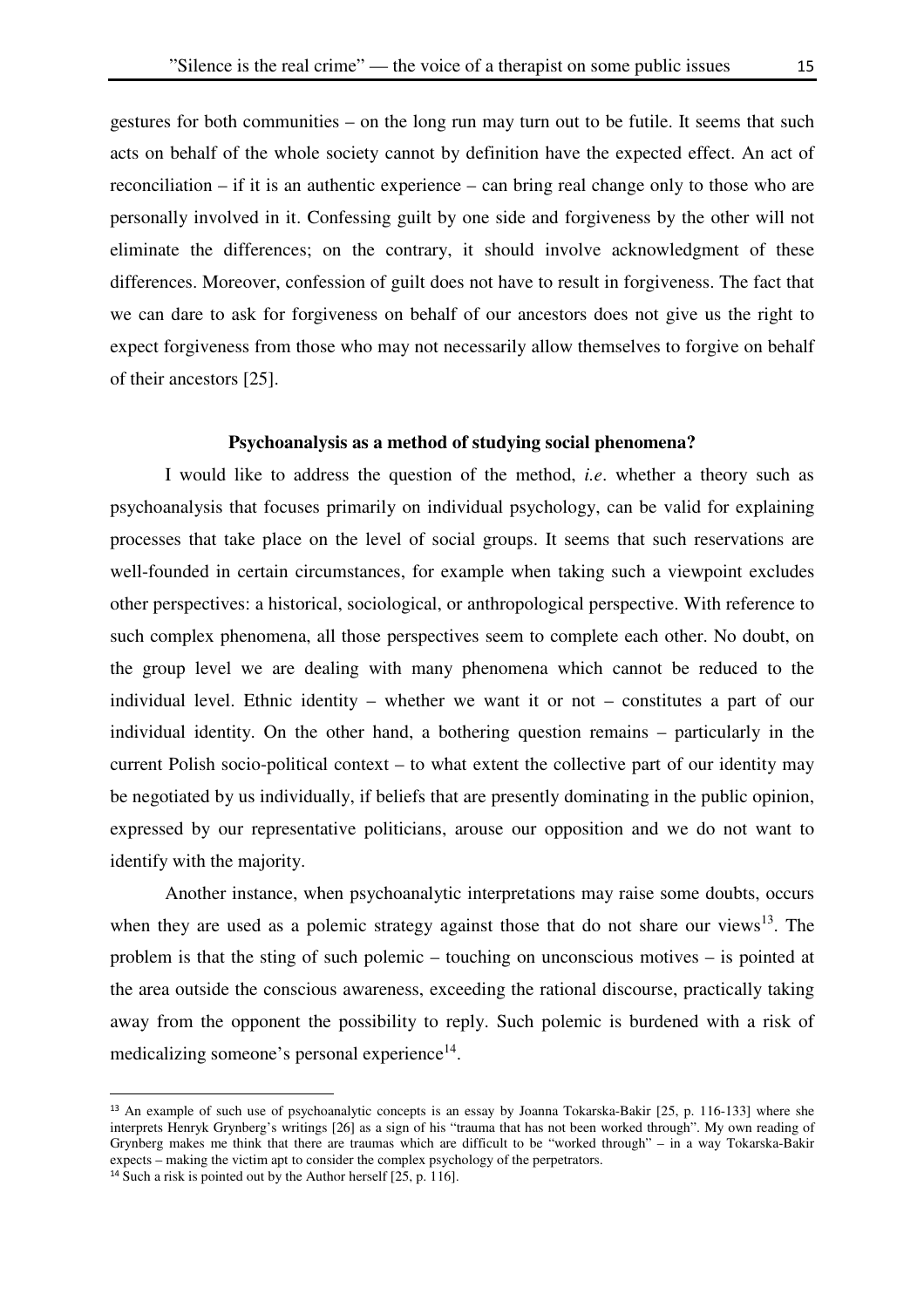### **Conclusion: towards multidirectional memory**

It is difficult to say what sort of collective effort is necessary for the society, in which we live, so that the community may become more like the ideal that Arendt or Habermas had in mind. In conclusion, I would like to return to the issue of memory of important communal events and bring up the concept of multidirectional memory by Michael Rothberg [27], whose perspective is consistent with such a notion of a community. Rothberg critically analyzes the tendency to perceive the issue of memory of important collective events in terms of mutually exclusive discourses. From such a perspective, memory discourses exclude each other from the public space: too much emphasis put on the Holocaust allegedly results in making other collective traumas invisible; or reversely, referring to the rhetoric of the Shoah when speaking of other traumas may be construed as relativizing or even negating its uniqueness [2]. The result of competition between different discourses of memory is that subjects of this competition are defined in advance; when speaking out about any issue, one situates him- or herself within one or the other conflicting discourses. In effect, it is very difficult to take one's voice and be heard as speaking from one's own, personal perspective, and not as someone adding fuel to the fire of sufficiently escalated social tensions. The concept of multidirectional memory assumes that there are parallel, interfering discourses of memory that constitute the public sphere, in which different subjects may seek space for their own voice<sup>15</sup>. Having this in mind, it is worth stressing that a psychotherapist is also a citizen, and that their professional identity is merely one of the elements of his or her identity. Either participating or refusing to participate in the debate on critical social issues, it is nevertheless impossible to avoid one's personal commitment.

#### **References**

- 1. Mbembe A. The society of enmity. Radical Philosophy, No. 200, Nov/Dec; 2006. https://www.radicalphilosophyarchive.com/wp-content/files\_mf/rp200\_article\_mbembe\_society \_of\_enmity.pdf (access: 07.05.2019). [Polish edition: Mbembe A. Polityka wrogości, trans. Urszula Kropiwiec. Kraków: Karakter; 2018]
- 2. Rothberg M. Between Auschwitz and Algeria: Multidirectional Memory and the Counterpublic Witness. Critical Inquiry, 33, No. 1; Autumn 2006, pp. 158-184.
- 3. Foucault M. The Birth of the Clinic. An Archaeology of Medical Perception, trans. A. M. Sheridan. Taylor & Francis e-Library; 2003.
- 4. Dobrosielski P. Spory o Grossa. Polskie problemy z pamięcią o Żydach. Warszawa: Instytut Badań Literackich PAN; 2017.

<sup>15</sup> It has to be emphasised that this does not mean some sort of false conciliation between different views. As Dobrosielski [4] points out: "Rothberg does not mean that everyone is right, or that the truth lies somewhere in between. His view is antinormative, questioning in a critical way the concepts of 'rightness' and 'truth', but at the same time, he problematizes intentions and motivations that stand behind particular practices of memory" [4, p. 29-30].